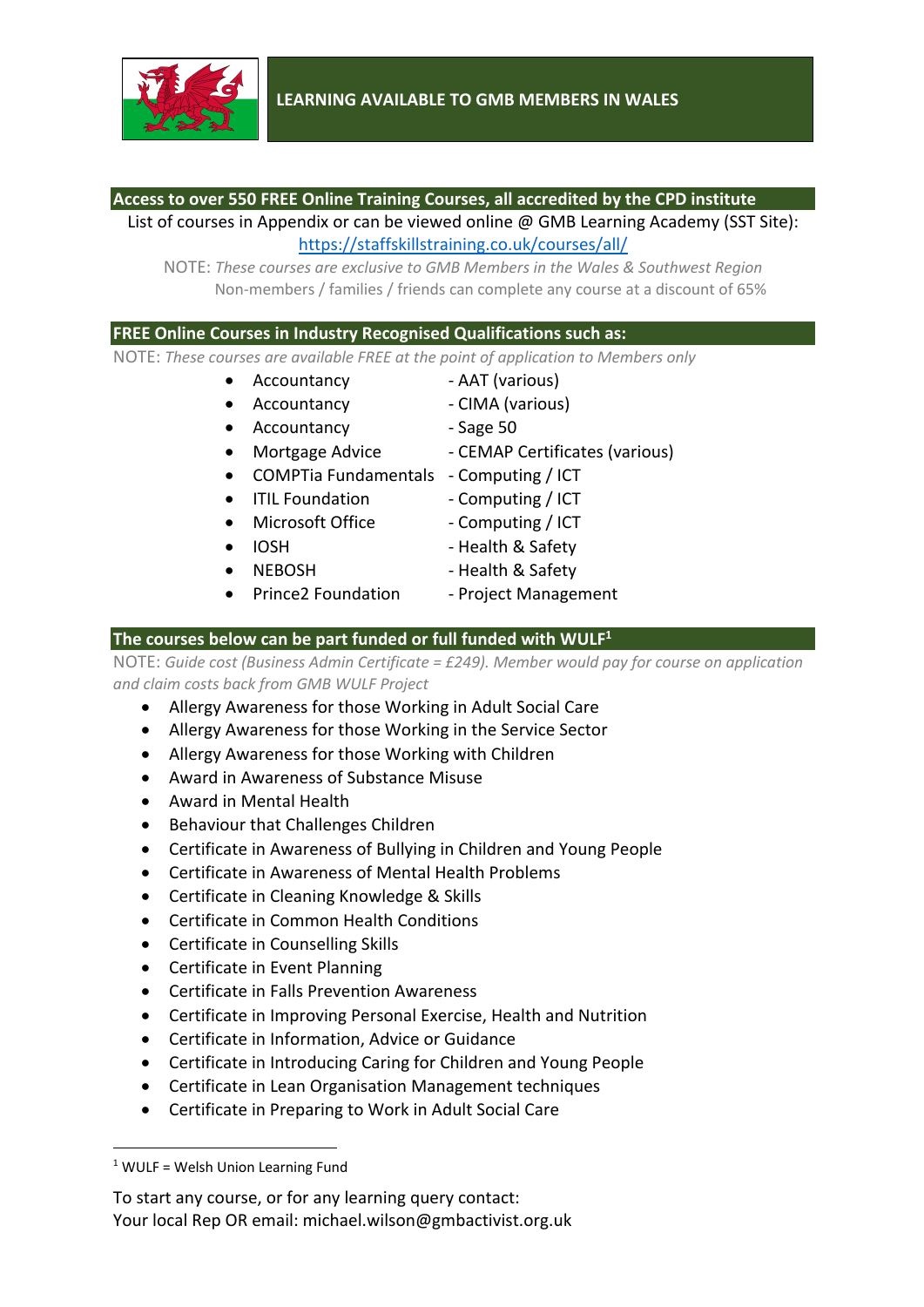

#### **The courses below can be part funded or full funded using WULF2**

NOTE: *Guide cost (Business Admin Certificate = £249). Member would pay for course on application and claim costs back from GMB WULF Project*

- Certificate in Principles of Business Administration
- Certificate in Principles of Customer Service
- Certificate in Principles of Dementia Care
- Certificate in Principles of Team Leading
- Certificate in Principles of Working with Individuals with Learning Disabilities
- Certificate in the Principles of Care Planning
- Certificate in the Principles of end-of-Life Care
- Certificate in the Principles of the Mental Health Care Worker
- Certificate in the Principles of the Prevention & Control of Infection in Health Care Settings
- Certificate in Understanding Autism
- Certificate in Understanding Behaviour that Challenges
- Certificate in Understanding Children and Young People's Mental Health
- Certificate in Understanding Common Childhood Illnesses
- Certificate in Understanding Dignity and Safeguarding in Adult Health and Social Care
- Certificate in Understanding Nutrition and Health
- Certificate in Understanding Retail Operations
- Certificate in Understanding Specific Learning Difficulties
- Certificate in Understanding the Care and Management of Diabetes
- Certificate in Understanding the Safe Handling of Medication in Health & Social Care
- Extended Certificate in Understanding Stewarding at Spectator Events
- Improving Service User Experience in Health & Social Care
- IT User Skills
- Principles for Digital Skills

#### **Following Courses available to GMB Members in Wales, with a Personal Learning Account.**

NOTE: Fully Funded using Personal Learning Accounts (Only available to those earning less than £26k P.A or those on Furlough – Other criteria applies) Also available to their families / friends if they resident in Wales

#### **Courses – Normally held at College**

- AAT Diploma in Accounting Level 3
- AAT Professional Diploma in Accounting Level 4
- Project Management Principles Diploma in Project Management Level 4
- Award by University of South Wales Professional Graduate Certificate in Education (PgCE) in Post compulsory Education and Training (PcET)
- Building Maintenance Multi-Trade Repair and Refurbishment Operations (Construction)

<sup>2</sup> WULF = Welsh Union Learning Fund

To start any course, or for any learning query contact:

Your local Rep OR email: michael.wilson@gmbactivist.org.uk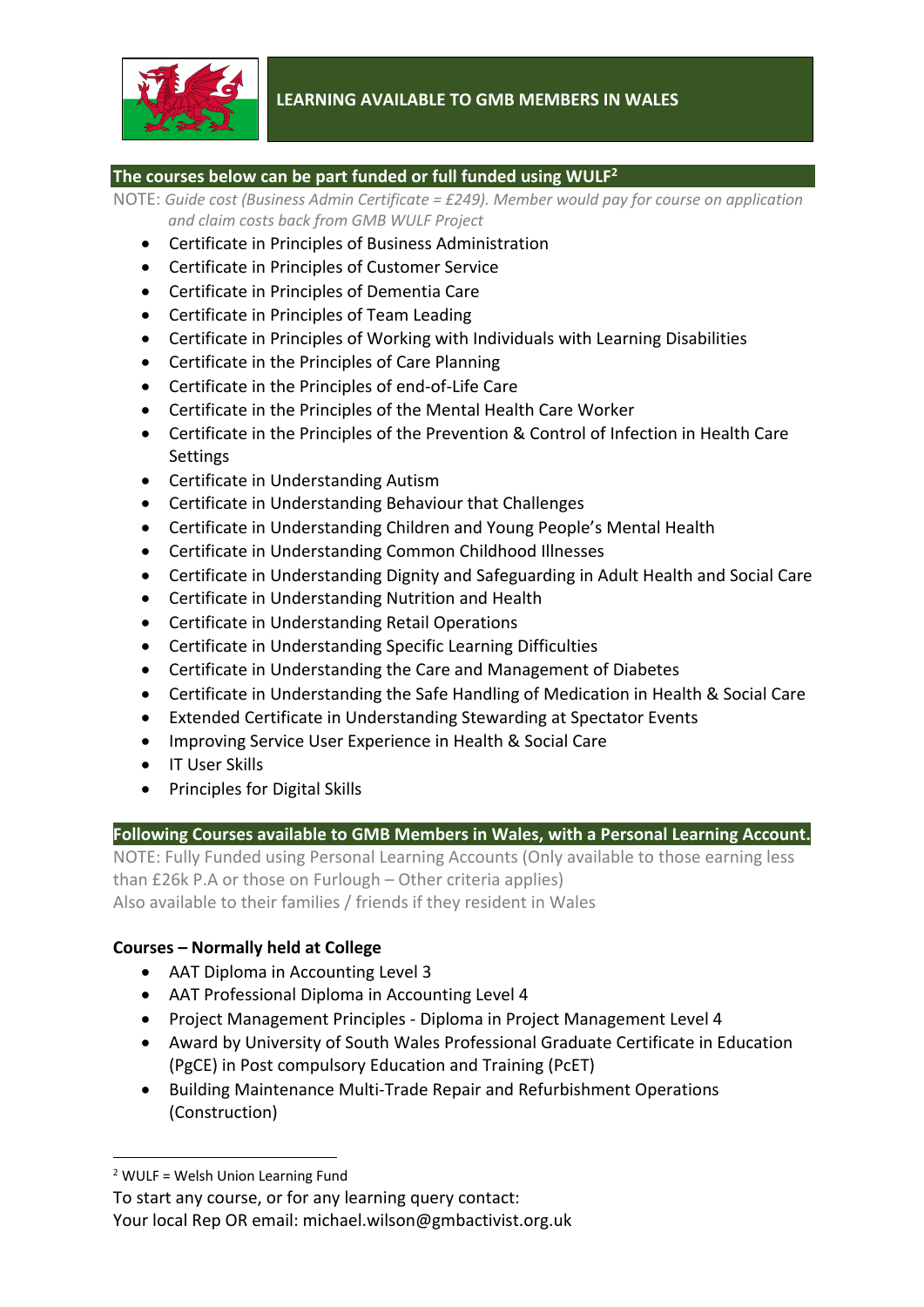

# **Following Courses available to GMB Members in Wales, with a Personal Learning Account.**

# **Courses – Normally held at College** *(Continued)*

- Certificate in Higher Education in Substance Misuse Level 4
- CILEx Diploma in Law and Practice Level 6
- CISCO
- Cloud Essentials COMPTIA
- CompTIA A+
- Construction Site Management
- HNC Engineering Level 4
- HND Engineering Level 5
- ICA Certificate in Compliance
- Microsoft (MTA)
- Producing CAD Models (Drawings) using a CAD System 3D
- Producing Mechanical Engineering Drawings using a CAD System 2D
- Using Computer Software Packages to Assist with Engineering Activities Level 2

#### **Online Only Courses**

- AAT Advanced & Professional in Accounting (Level 3 & 4)
- AAT Advanced Diploma in Accounting (Level 3) eLearning and Books
- AAT Level 3 Advanced Diploma in Bookkeeping eLearning and Books
- Agile Project Management Foundation & Practitioner Training with Exams
- Agile Project Management Foundation & Practitioner Training with Exams
- AWS Cloud & Architect Associate Programme
- AWS Cloud & Architect Professional Programme
- AWS Cloud Computing Certification Programme with Job Placement
- BCS Accredited International Diploma in Business Analysis
- CEH Certified Ethical Hacker (EC-Council)
- Change Management Foundation & Practitioner Training with Exams
- COBIT 5 Foundation Course and Exam
- CompTIA A+ (220-1001 & 220-1002 Core Series) Training with Live Labs & Official Exams
- CompTIA A+ (220-1001 & 220-1002 Core Series) Training with Live Labs and Exams
- CompTIA Advanced Security Practitioner with Live Labs and Exam
- CompTIA Cyber Security Analyst+ with Live Labs and Exam
- CompTIA Network+ N10-007 Course with Live Labs incl. Exam
- CompTIA Network+ N10-007 Course with Live Labs incl. Exam
- CompTIA Security+ SY0-501 Course with Live Labs incl. Exam
- Cyber Security Certification Programme with Job Placement
- IT Support Certification Programme with Job Placement
- ITIL<sup>®</sup> 4 Foundation with Exam
- ITIL<sup>®</sup> 4 Foundation with Exam
- Lean Six Sigma Black Belt
- Lean Six Sigma Green Belt

To start any course, or for any learning query contact: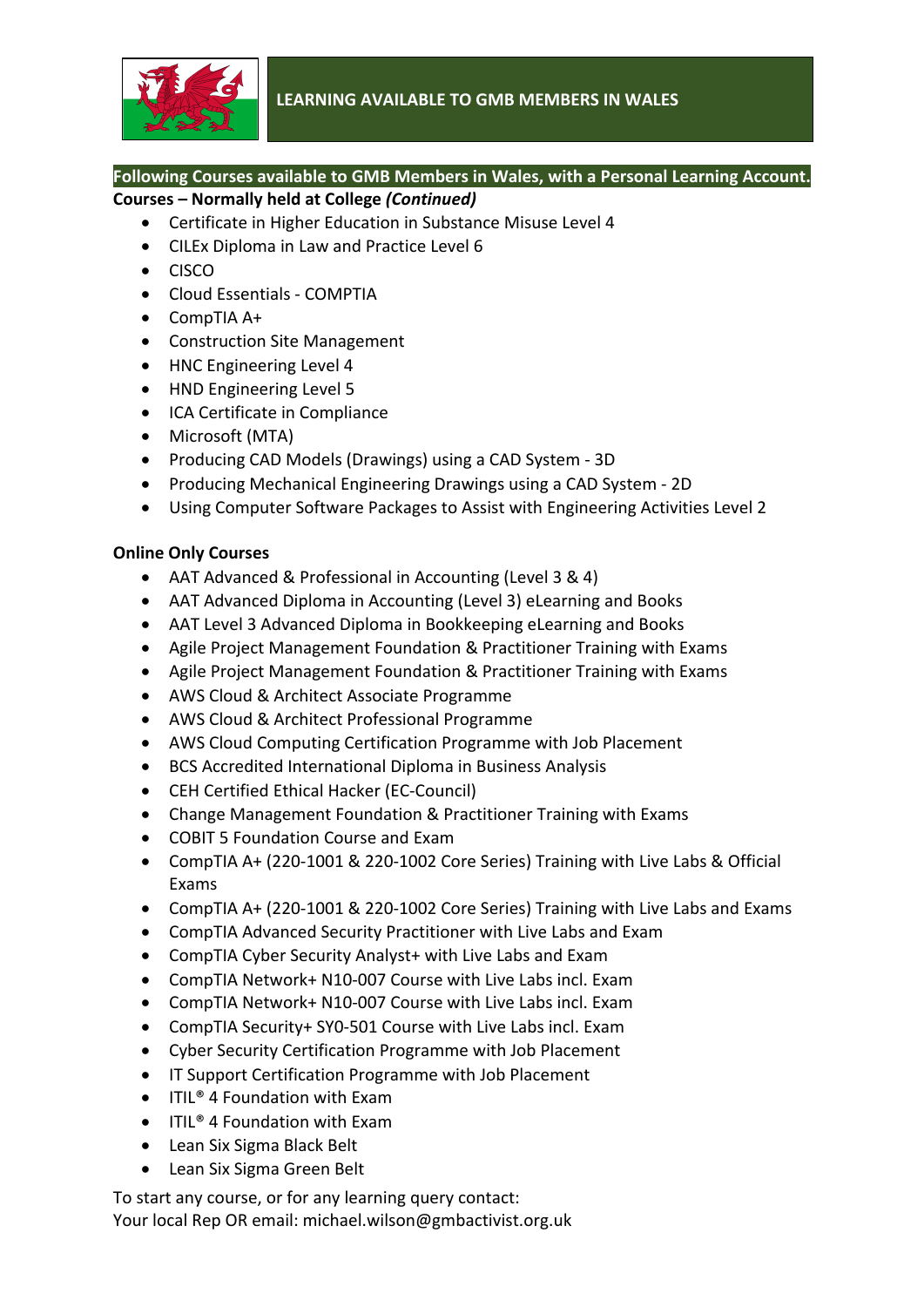

#### **Following Courses available to GMB Members in Wales, with a Personal Learning Account. Online Only Courses** *(Continued)*

- Lean Six Sigma Yellow Belt
- Level 4 Professional Diploma in Accounting Books
- MCSA SQL Server 2012 Administering SQL Server 2012 Databases (70-462)
- MCSA Windows Server 2012 Administering Windows Server 2012 (70-411)
- MCSA Windows Server 2012 Installing and Configuring Windows Server 2012 (70- 410)
- Microsoft Office 365 Fundamentals (MS-900)
- Microsoft Office 365 Indentities & Requirements (MS-100)
- Microsoft Windows 10 (MD-100)
- Official CompTIA A+ Technician, Network+, Security+ Training, Live Labs & Official Exams
- PRINCE2 Agile<sup>®</sup> Foundation & Practitioner
- PRINCE2 Agile<sup>®</sup> Foundation & Practitioner Online
- PRINCE2® Foundation & Practitioner Training & Exam Online (6th Edition)
- PRINCE2® Foundation & Practitioner Training & Exam (6th Edition)
- Project Management Professional (PMP)
- Project Manager Director Pack
- Project Manager Expert Pack

#### **Under WULF (Welsh Union Learning Fund):**

All members are entitled to apply for a contribution to new courses (either Tutor Led or Online). This contribution can sometimes be in addition to the courses etc already mentioned. The support is generally available in learning such as:

- Corona Virus Awareness Training
- CV Writing / Interview Skills
- Essential Skills Numeracy, Literacy or ICT
- Health & Safety (e.g., IOSH or NEBOSH)
- Kickstart (19 24-year Olds)
- Mental Health Training

Other learning opportunities would be considered. Generally, contributions up to £300 are available, although slightly higher amounts maybe possible.

#### **ALL Members (plus Families or Friends)**

Able to be signposted to Other Online Providers where over 1100 Courses can be studied for FREE. GMB Learning Team hold a Database of these courses / providers. Providers such as Open University / Allison.com etc.

*NOTE: All these providers have no direct association with the GMB, and the GMB doesn't endorse any of the courses they offer.*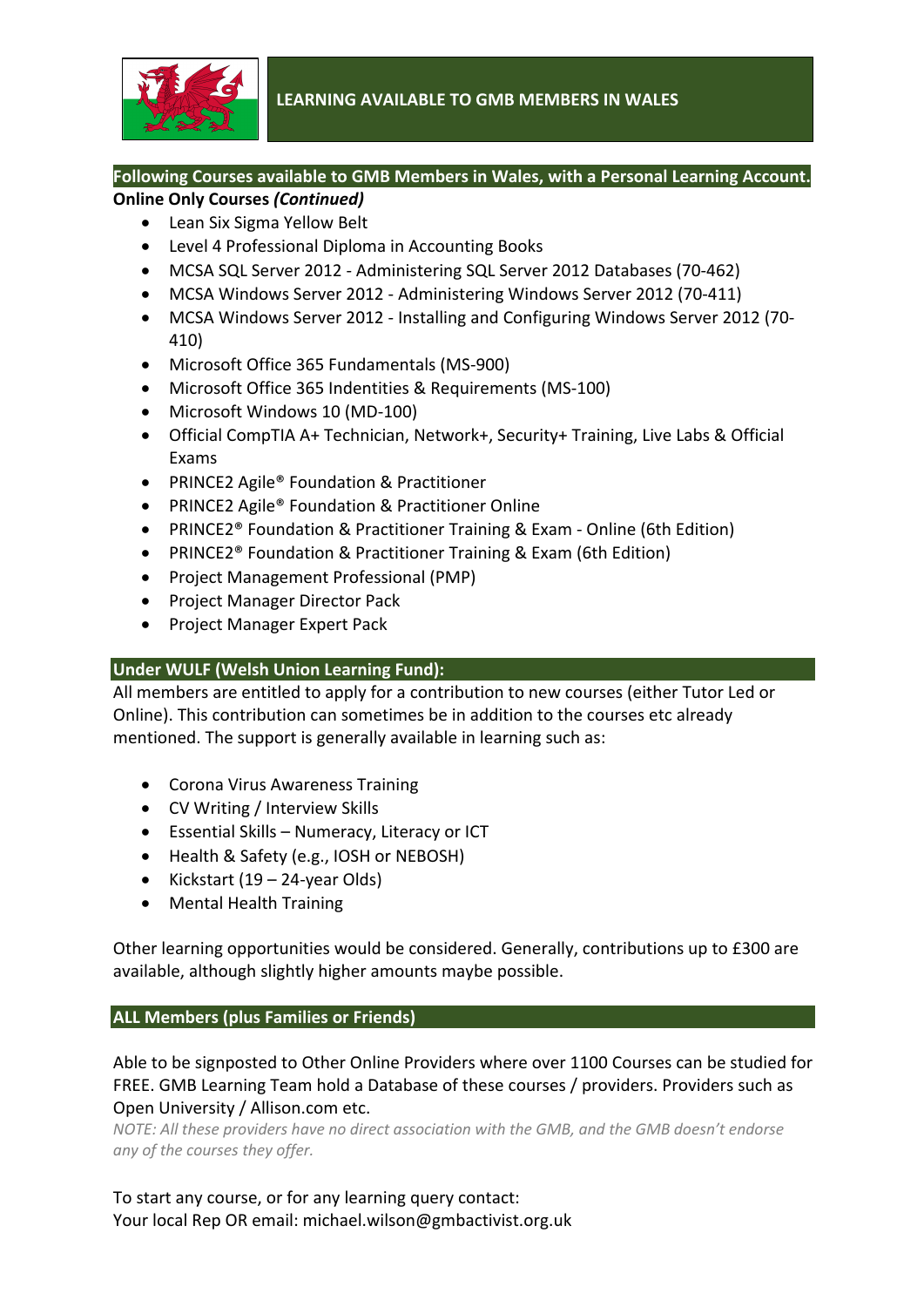

## **APPENDIX: FULL LIST OF ONLINE COURSES AVAILABLE ON GMB LEARNING ACADEMY Admin/Secretarial/HR**

- Admin, PA and Secretarial Certification
- Becoming an Executive PA Certification
- Dental Practise Administration Certificate
- Executive Admin and PA Certification Level 3
- Executive Secretarial, Admin and PA Diploma Accredited (Level 3)
- Legal Secretary Certification Level 3
- Medical Receptionist Administration Certification
- Medical Secretary Certification
- Minute Taking Certification
- Office and Reception Management Certification
- Organisational Skills for Administrators Certification
- PA Telephone Skills Certification
- Reception Skills Certification
- Touch Typing Shorthand Certification
- The Effective Secretary Certification

#### **Business**

- Affiliate Marketing Certification
- Agenda Setting Certification
- Animal Physiotherapy Certification
- Business Letter Writing Certification
- Business Plan Writing Certification
- Business Report Writing Certification
- Call Centre Skills Certification
- Canine Communication Diploma
- Cattery Business Certification
- Cleaning Certification
- Communication Barriers in the Workplace Certification
- Communication Skills
- Conducting Rewarding Meetings Certification
- Connecting with Customers Certification
- Consequences of Careless Social Media Use in the Workplace Certification
- Consumer Rights Awareness Certification
- Costs, Volumes and Profits Certification
- Create an Online Business Certification
- Creating and Maintaining a Successful Organisation Certification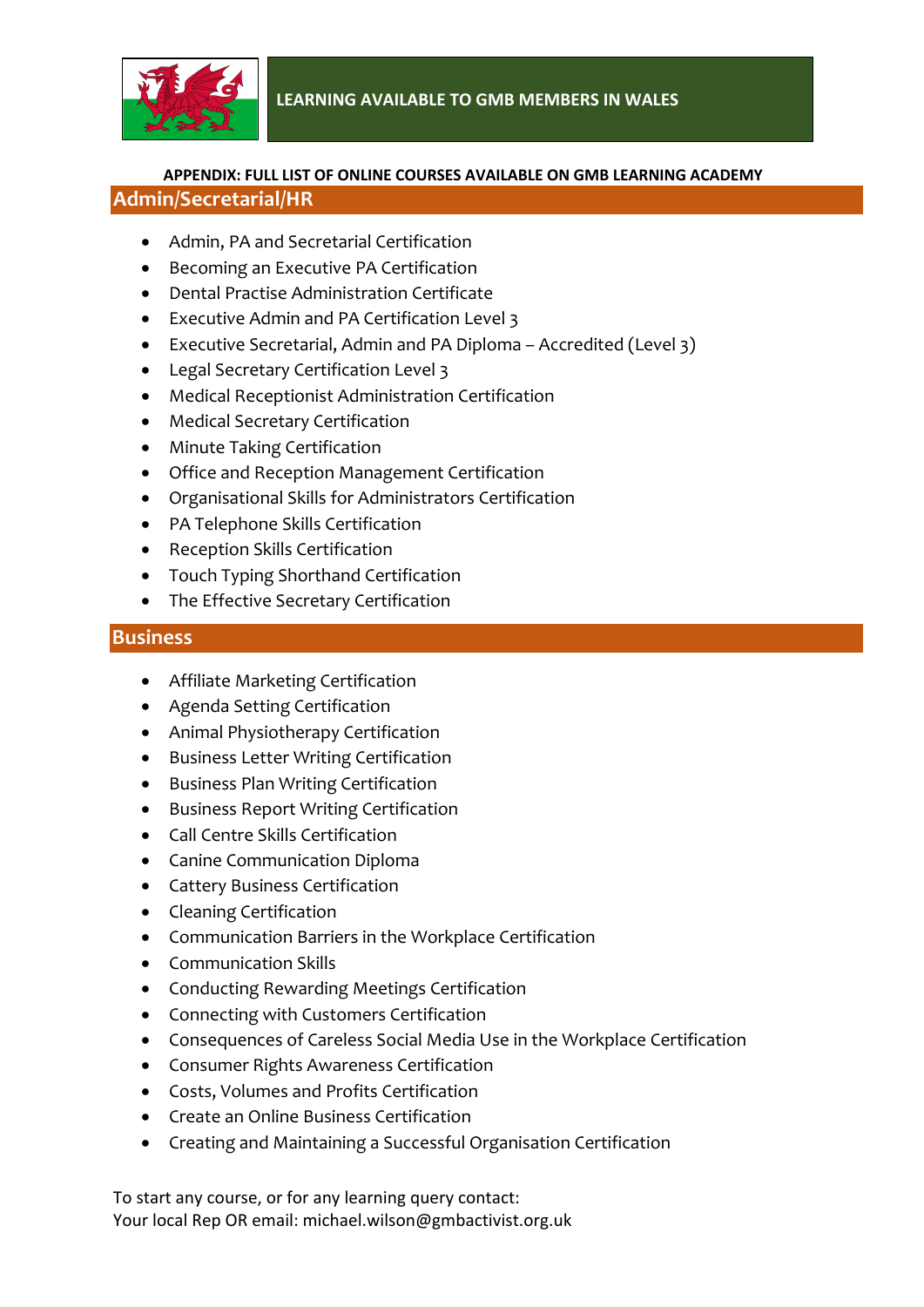

## **Business** *(Continued)*

- Creating Lively and Effective Meetings Certification
- Data Analysis Certification
- Data Protection Certification
- Data Protection in the Workplace Certification
- Delegation of Authority Certification
- Delivering Useful Feedback in a Corporate Setting Certification
- Developing a Compensation & Benefits Package Certification
- Developing and Implementing New Admin Systems Certification
- Developing Employees Certification
- Disability Awareness Certification
- Document Presentation Certification
- Domestic and Commercial Cleaning Certification
- Email Etiquette Certification
- Email Management and Ethics Certification
- Employee Motivation Certification
- Extrinsic and Intrinsic Rewards Certification
- Facebook for Business Certification
- Fashion Design Diploma
- Foundation in Business Skills Certification
- From Business Ideas to Success Certification
- Front Desk Safety and Security Certification
- Gaining Customer Testimonials Certification
- GDPR Certification
- GDPR in The Workplace Certification
- Global Anti-bribery and Corruption Certification
- How to Effectively Motivate your Employees Certification
- How to Handle Social Media Criticism Certification
- Importance of Good Housekeeping at Work Certification
- Interior Design Diploma
- International Massage Diploma
- Introduction to Animal Care Certification
- Introduction to Cat Behaviour Certification
- Introduction to Cat Grooming and Health Certification
- Introduction to Feline Care Certification
- Introduction to Kennel and Cattery Management Certification
- Introduction to Reptile Care Certification
- Key Account Management Certification
- LinkedIn for Business Certification

To start any course, or for any learning query contact: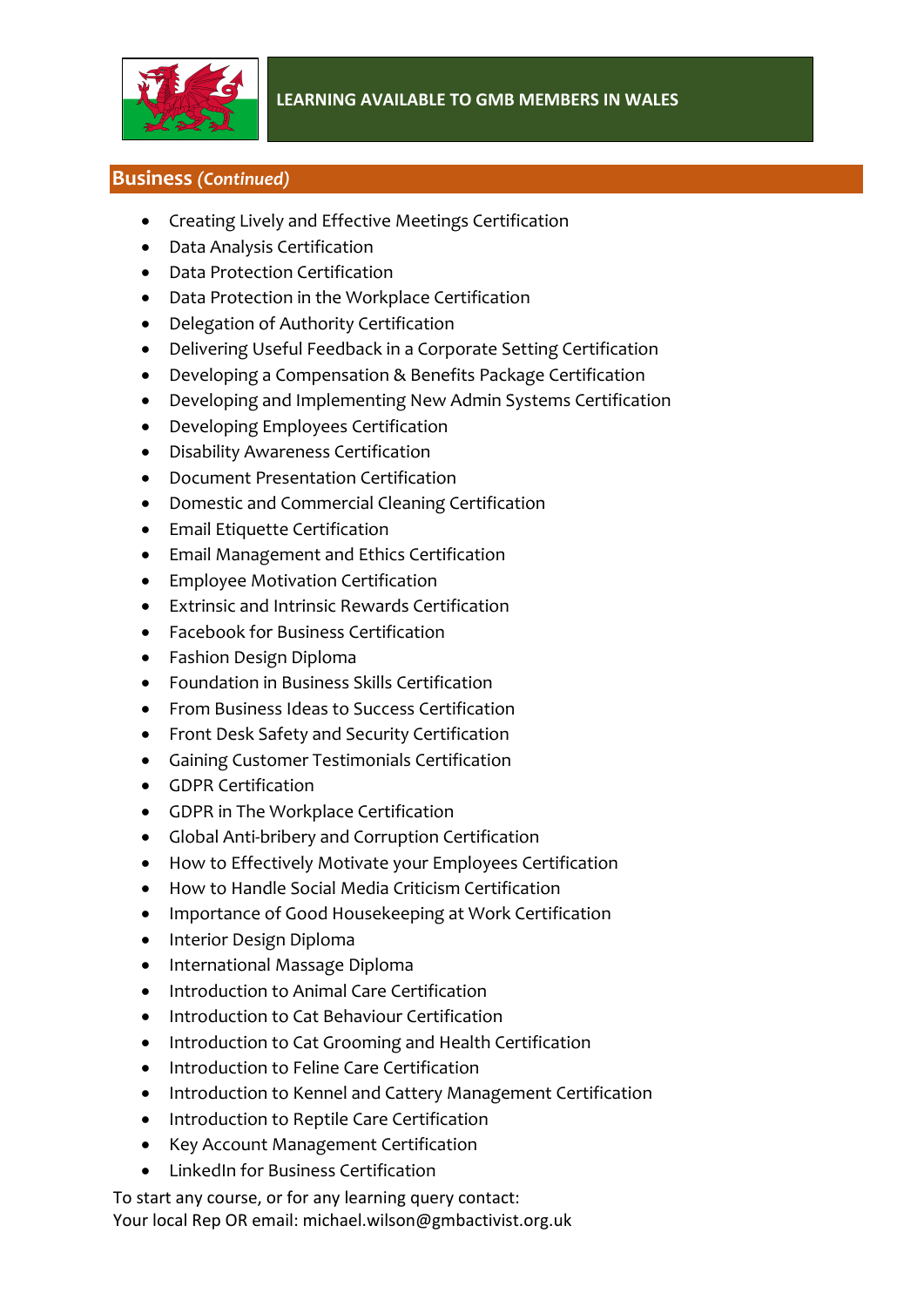

## **Business** *(Continued)*

- Maintaining Employee Records Certification
- Makeup Artist Diploma
- Making Meetings Matter Certification
- Managing Emotions at Work Certification
- Managing People Certification
- Managing your Workload Certification
- Master Planning Certification
- Mindful Listening Certification
- Motivating Colleagues to Perform Certification
- Nail Technician Award Diploma
- Negotiation Skills Certification
- Office Etiquette Certification
- Online Reputation Management Certification
- Operations Management Certification Level 2
- Organising and Chairing Meetings Certification
- PCI DSS Certification
- PR Certification
- Preventing Workplace Discrimination Certification
- Professional Retail Management Certification Project Design Certification
- Project Development and Testing Certification
- Project Management Foundation (Small Projects) Certification
- Project Preparation Certification
- Proof Reading Basics Certification
- Rabbit Care Certification
- Rat/Mouse/Hamster Care Certification
- Remote Worker & Business Travel Certification
- Researching Certification
- Retaining your Best People Certification
- Selling your Arts and Crafts Certification
- Sexual Harassment Awareness Certification
- Skype for Business Certification
- Staff Retention Techniques Certification
- Starting an Ecommerce Business Certification
- Strategic Planning / Mission Statement Certification
- Stray and Feral Welfare Management Certification
- Stress Management in the Workplace Certification
- Tackling Sensitive Workplace Conversations Certification
- Telephone Etiquette Certification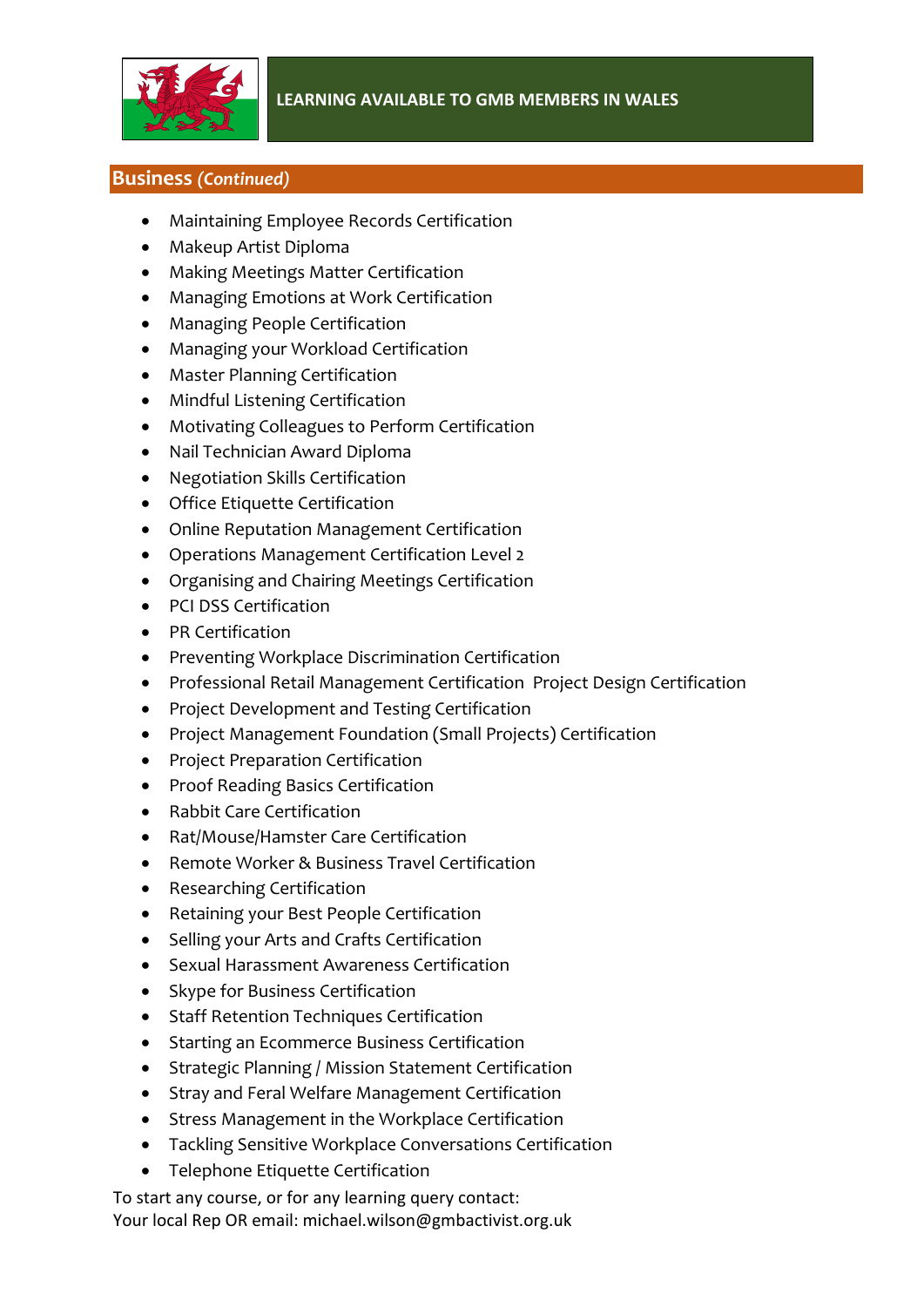

## **Business** *(Continued)*

- The Freedom of Information Act Certification
- The General Data Protection Regulation Certification
- The HMT Sanctions List Certification
- The Human Element of Fraud Certification
- The National Minimum Wage Certification
- The Office Layout Certification
- The Reception Workstation Certification
- Time and Priority Management at Work Certification
- Training Delivery and Evaluation Certification
- Twitter for Business Certification
- UK Employment Law Certification
- Unconscious Bias Certification
- Visual Merchandising Certification
- Wages and Benefits Certification
- Working with Aggressive People Certification
- Workplace Monitoring and Data Protection Certification
- Veterinary Assistant
- Oven Cleaning Business
- Kick Start your Career Certification
- Becoming a Personal Stylist Certification

# **Computing/Technology**

- Adobe Illustrator Certification Level 1
- Blog Creation Management Certification
- C++ Certification Level 1
- Coding Foundations Certification
- Computer Maintenance Certification
- Computers and Internet for Beginners Certification
- CSS Certification Level 1
- Digital Art Tools for Photoshop Certification
- Excel Macros Certification
- How to Earn Online Certification
- HTML 5 Certification Level 2
- HTML and CSS Certification Level 1
- Introduction to AutoCAD Certification
- Introduction to AWS Certification
- Introduction to Cloud Computing Certification
- Introduction to Gaining a Cisco Certification Certificate

To start any course, or for any learning query contact: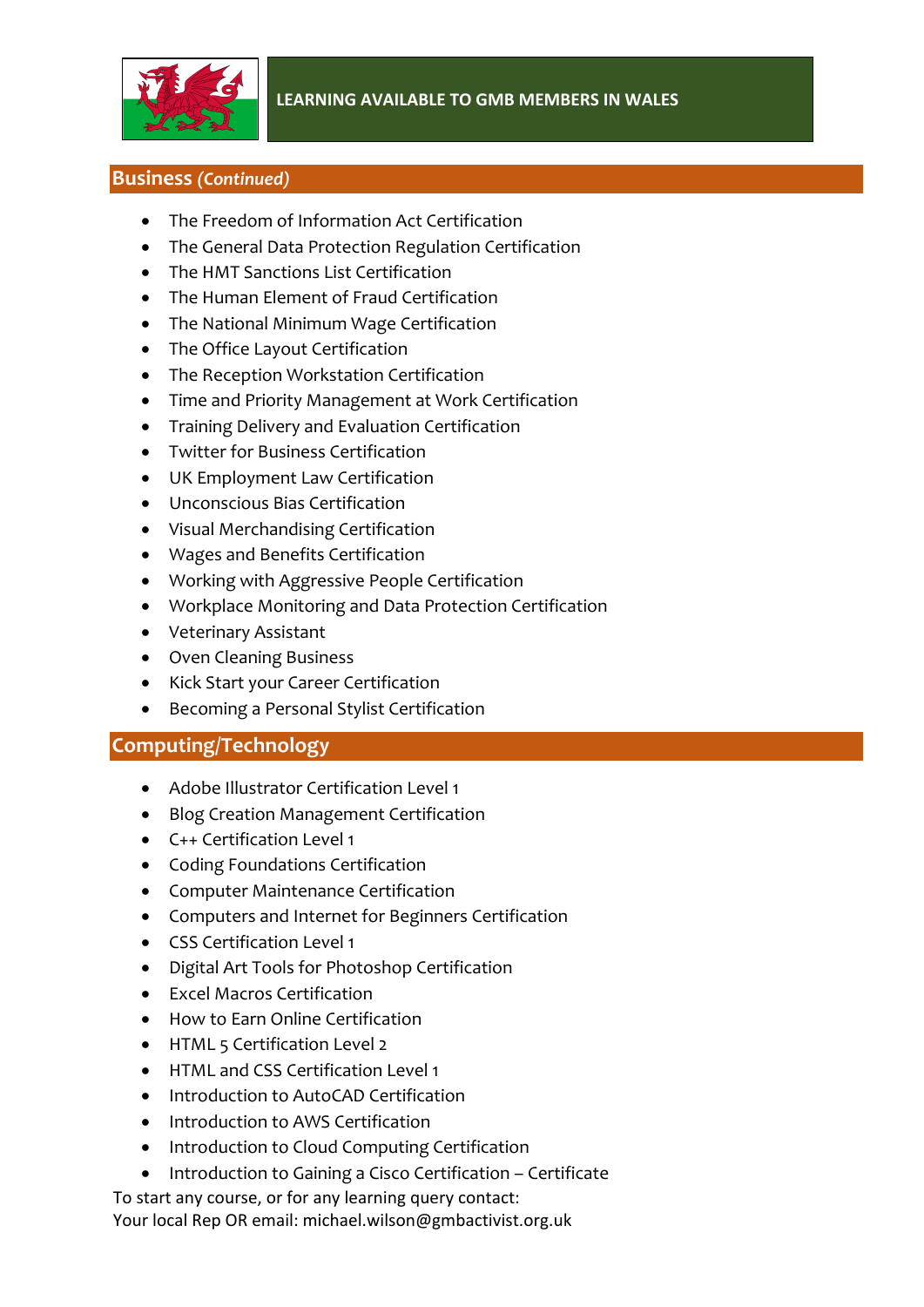

# **Computing/Technology**

- Introduction to IoT-Internet of Things Certification
- Introduction to Link Building for SEO Certification
- Introduction to VoIP Certification
- IT Certification Level 2
- IT Security Certification
- Java Certification Level 1
- jQuery Certification Level 1
- Link Building for SEO Certification
- Microsoft Excel Certification Level 1
- Microsoft Excel Certification Level 1-3
- Microsoft Excel Certification Level 2
- Microsoft Excel Certification Level 3
- Microsoft Outlook Certification Level 3
- Adobe Illustrator Certification Level 1
- Blog Creation Management Certification
- C++ Certification Level 1
- Coding Foundations Certification
- Computer Maintenance Certification
- Computers and Internet for Beginners Certification
- CSS Certification Level 1
- Digital Art Tools for Photoshop Certification
- Excel Macros Certification
- How to Earn Online Certification
- HTML 5 Certification Level 2
- HTML and CSS Certification Level 1
- Introduction to AutoCAD Certification
- Introduction to AWS Certification
- Introduction to Cloud Computing Certification
- Introduction to Gaining a Cisco Certification Certificate
- Introduction to IoT-Internet of Things Certification
- Introduction to Link Building for SEO Certification
- Introduction to VoIP Certification
- IT Certification Level 2
- IT Security Certification
- Java Certification Level 1
- jQuery Certification Level 1
- Link Building for SEO Certification
- Microsoft Excel Certification Level 1

To start any course, or for any learning query contact: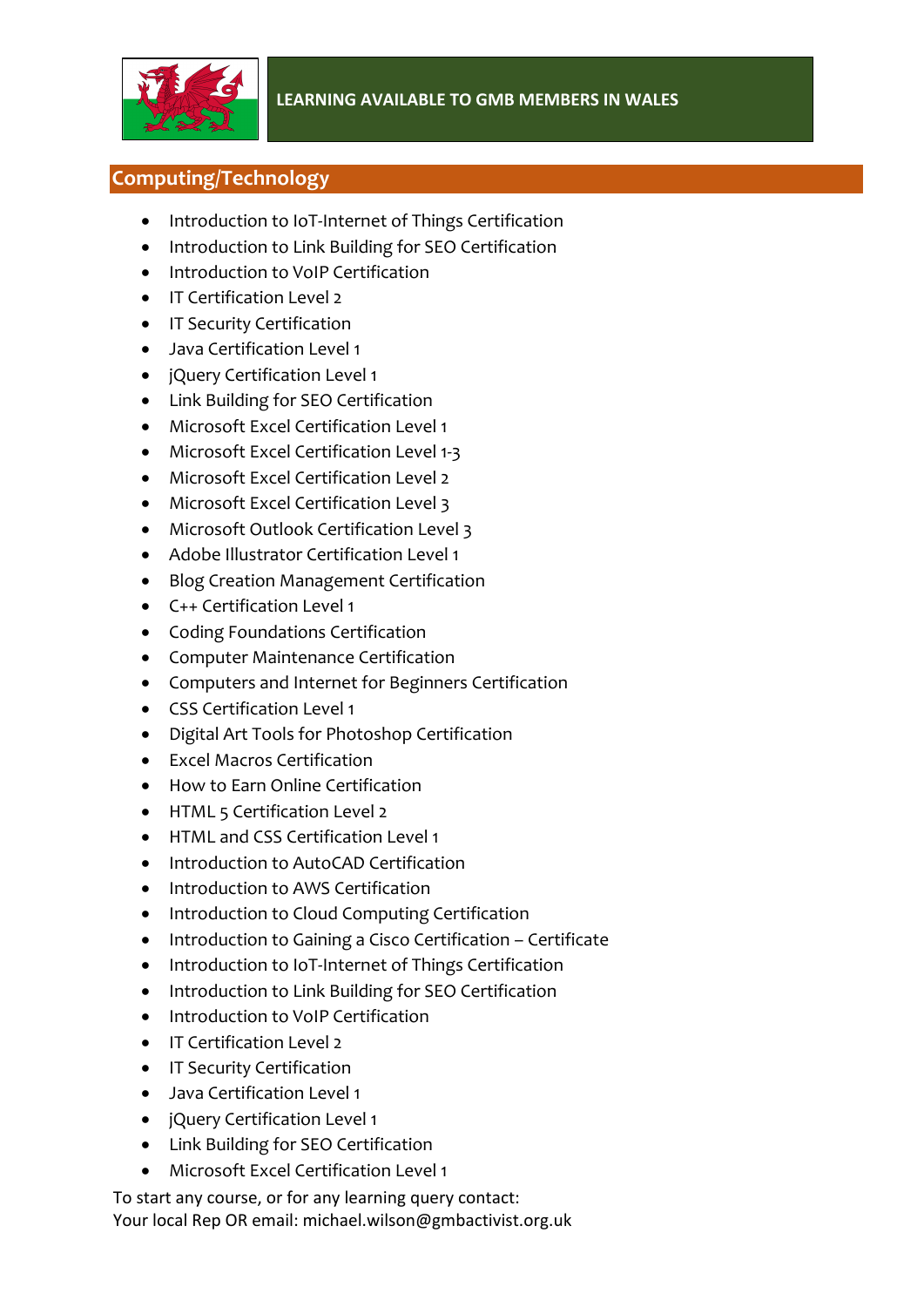

- Microsoft Excel Certification Level 1-3
- Microsoft Excel Certification Level 2
- Microsoft Excel Certification Level 3
- Microsoft Outlook Certification Level 3
- Microsoft Word Certification Level 3
- Microsoft Teams

# **Customer Care**

- Caring for Your Customers' Needs Certification
- Complaints Handling Certification
- Consumer Rights Awareness Certification
- Customer Care Certification
- Customer Relationship Management
- Customer Retention Certification
- Customer Service in Fashion Shops Certification
- Customer Services Certification Level 3
- Dealing with Customer Complaints Certification
- Electronic Customer Service Certification

## **Customer Care** *(Continued)*

- Face to Face Customer Service Certification
- Helpdesk Support Analyst Certification
- Identifying and Exceeding Customer Expectations Certification
- Is the Customer Always Right Certification
- Managing and Improving Customer Service Process Certification
- Meeting and Greeting Customers Certification
- Rescuing Difficult Customers Certification
- Telephone Customer Services Certification

# **Education**

- Caring for Your Customers' Needs Certification
- Complaints Handling Certification
- Consumer Rights Awareness Certification
- Customer Care Certification
- Customer Relationship Management
- Customer Retention Certification
- Customer Service in Fashion Shops Certification
- Customer Services Certification Level 3
- Dealing with Customer Complaints Certification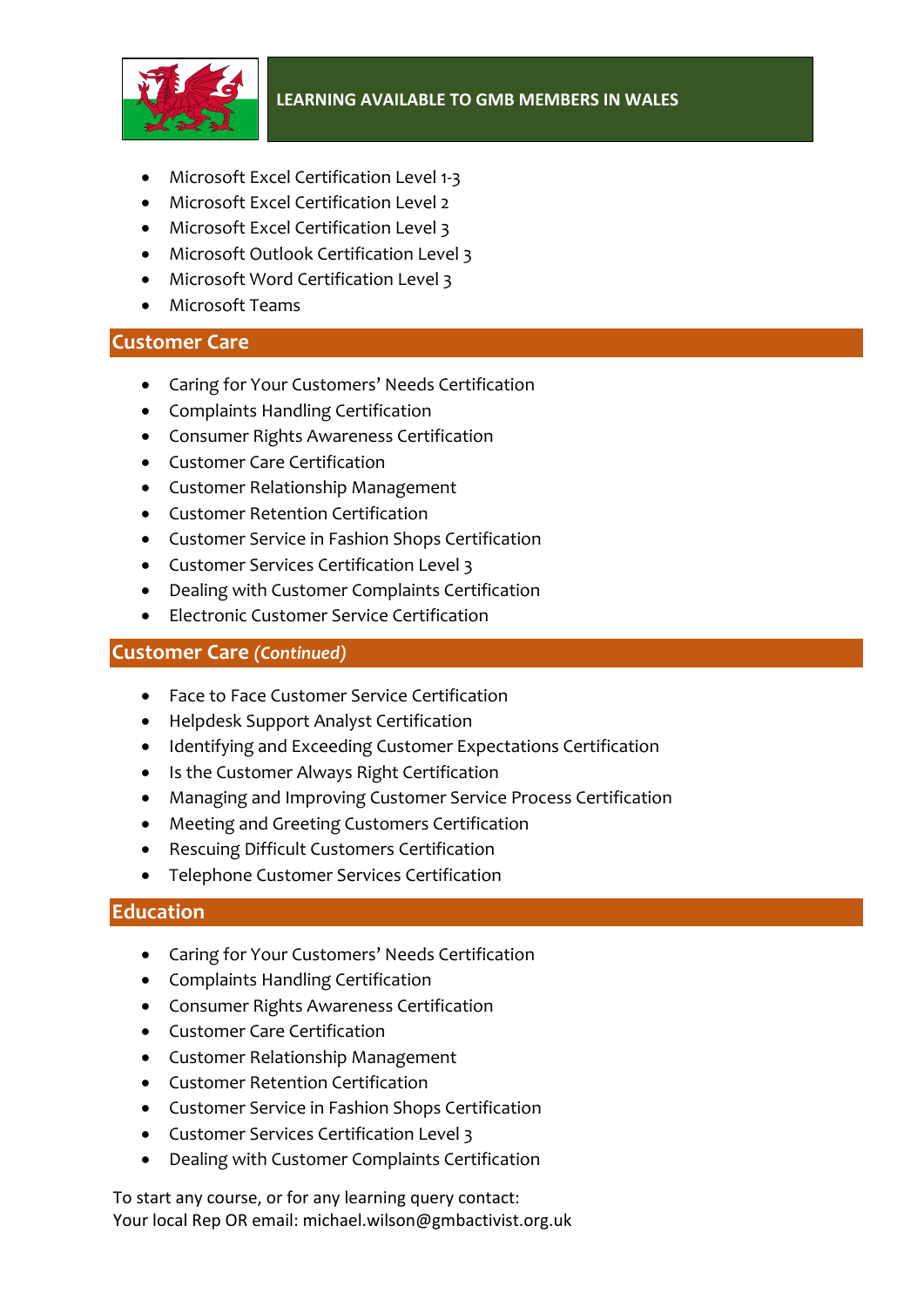

- Electronic Customer Service Certification
- Face to Face Customer Service Certification
- Helpdesk Support Analyst Certification
- Identifying and Exceeding Customer Expectations Certification
- Is the Customer Always Right Certification
- Managing and Improving Customer Service Process Certification
- Meeting and Greeting Customers Certification
- Rescuing Difficult Customers Certification
- Telephone Customer Services Certification
- Teaching Phonics Level 2 Certification
- The Key Stages of the National Curriculum Certification
- What Can you Trust Certification Introduction to Maths

#### **Finance**

- Budgeting Basics Certification
- Budgeting Like a Boss Certification
- Cash Flow Statements and Logistics Certification
- Cryptocurrency Certification
- Finance for Non-Finance Managers Certification
- Financial Documents 101 Certification
- Fraud Detection Certification
- Fraud Management & Anti-Money Laundering Awareness Certification Level 2
- Fundamental Concepts of Fraud Certification
- How to Run an Efficient Payroll Certification
- Identity Theft Awareness Certification
- Introduction to Accounting Certification
- Introduction to Tax Accounting Certification
- Investing in Gold and Silver Certification
- Payroll How to Calculate Net and Gross Pay Certification
- Payroll Systems The Basics Certification
- Payroll Systems and Management Certification Level 2
- Personal Finance Certification
- Property Development Certification
- Retail Banking Certification
- The Cash Flow Statement Certification
- The Financial Services and Markets Act Certification
- The Proceeds of Crime and Terrorism Acts Certification
- Understanding Mortgages and Personal Finance Certification
- Understanding The National Insurance Contributions System Certification

To start any course, or for any learning query contact: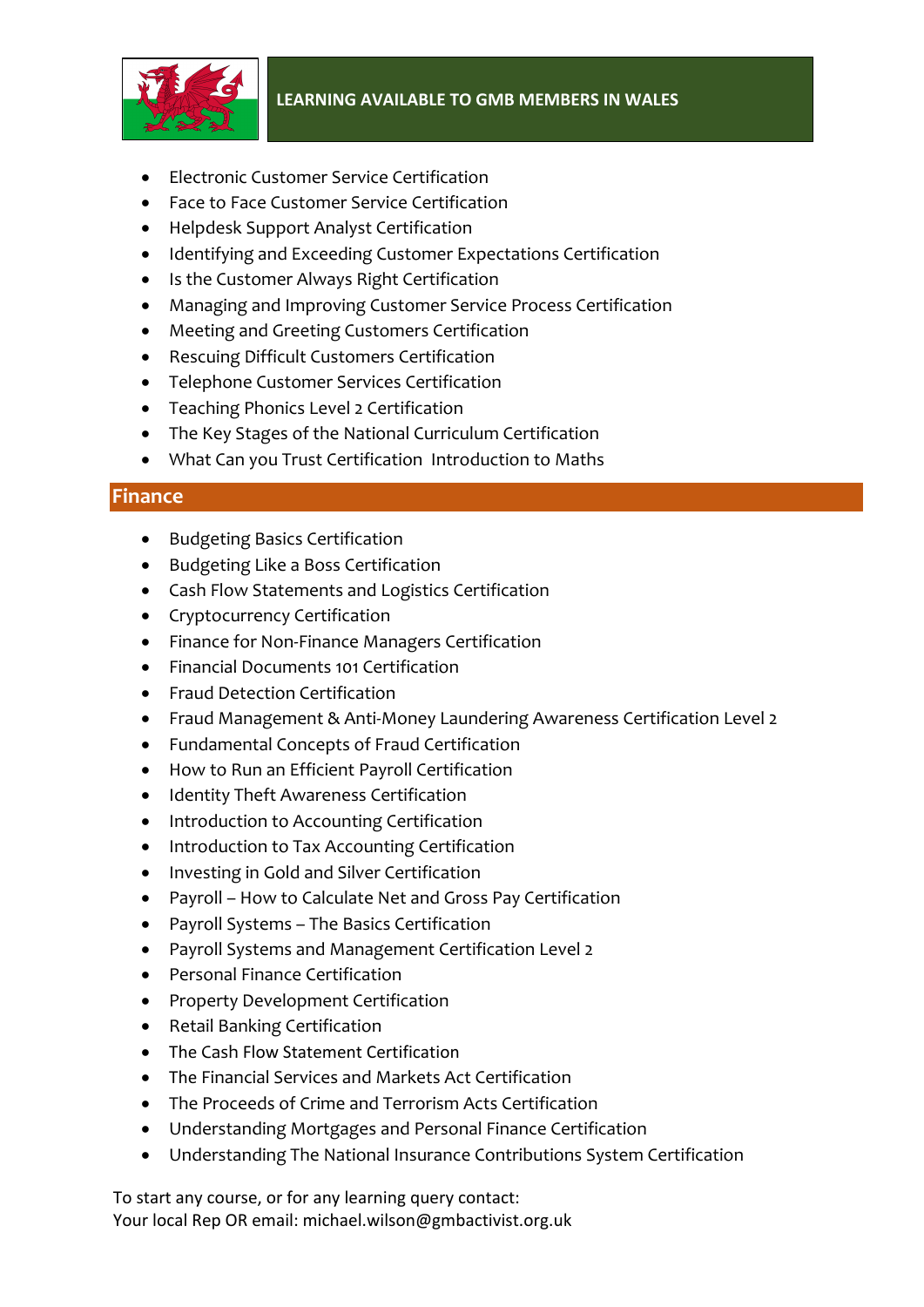

- Understanding the PAYE System Certification
- What is Money Laundering? Certification
- When Employees Pay Less than the NIC Certification
- Wills and Probate Certification
- Xero UK Certification

#### **Fitness**

- Diets Explained- Facts, Trends, and Myths
- Exercising at Home & Outdoors
- Finding Motivation to Get Fit and Stay Fit
- Fitness Diploma (Personal Trainer / Fitness Instructor)
- Healthy Eating at Work Certification
- Herbal Health Certification
- Holistic Health Certification
- How to Improve your Mental Health Certification
- How to Improve your Physical Health Certification
- How to Improve your Sleep Certification
- How to Stop Smoking Certification
- Meal Planning
- Reducing Stress (Techniques to Relax) Certification
- Reducing Stress with Meditation and Visualisation Certification
- Sports Science and Therapy Certification
- The Benefits of Tai Chi Certification

# **Health and Safety**

- Alcohol at Work Awareness Certification
- Asbestos Awareness Certification
- Basic Fire Safety Awareness Certification
- Cable and Wire Management Certification
- Carbon Monoxide Awareness Certification
- Coronavirus Awareness Certification
- COSHH Awareness Certification
- Crowd Management Certification
- Dangers of Sleep Deprivation Certification
- Dangers of Working at Night Certification
- Dealing with Workplace Violence Certification
- Display Screen Equipment Awareness Certification
- Driver Safety Awareness Certification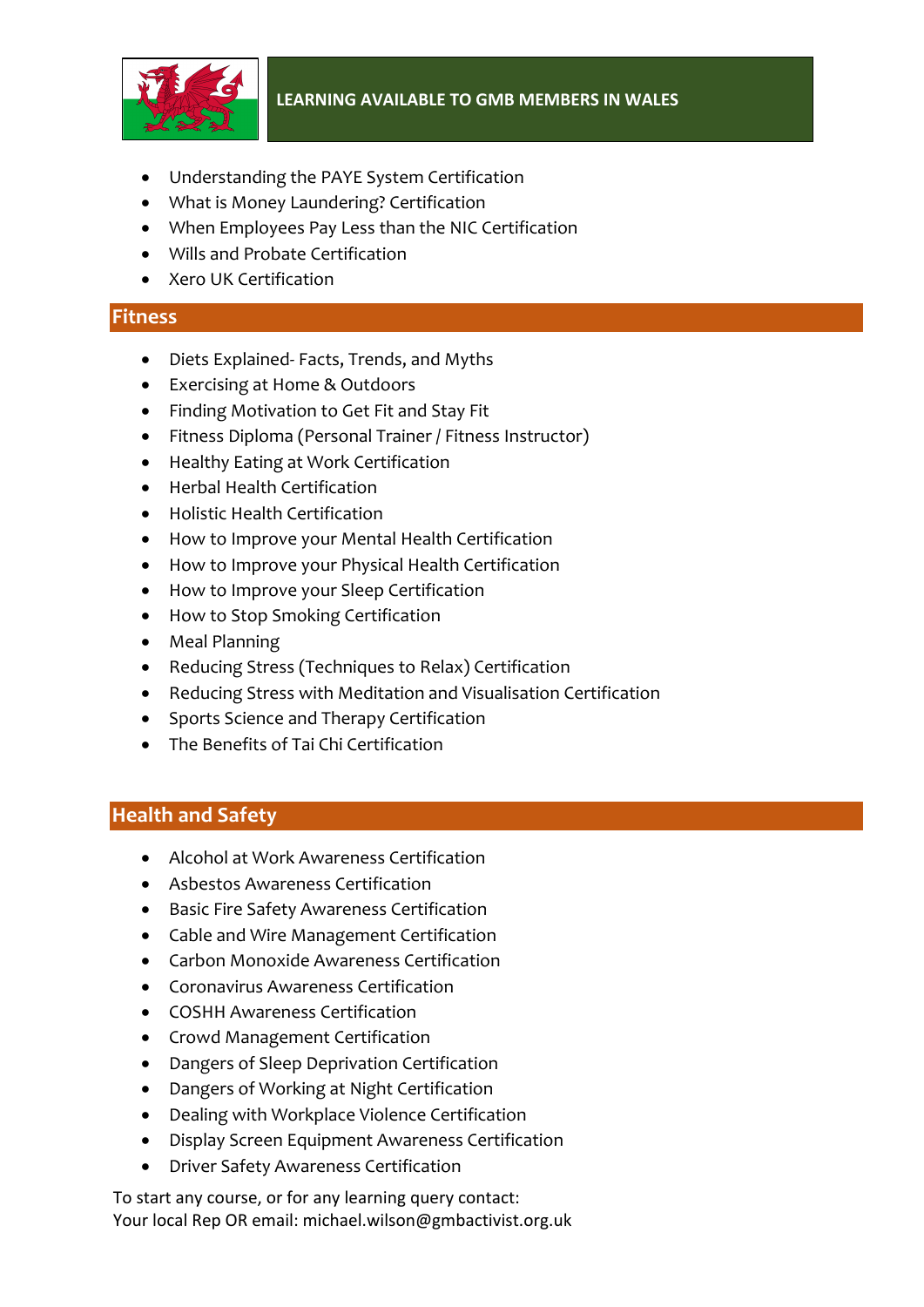

# **Health and Safety** *(Continued)*

- Electrical Safety in the Workplace
- Ergonomics Steps to Reduce Workplace Related Injuries Certification
- Essential Health and Safety in the Workplace (UK)
- Eye Safety in the Workplace Certification
- Fire Marshall Certification
- Fires and Explosions in the Workplace Certification
- First Aid Appointed Person Certification
- Food Allergen Awareness Certification
- Food Safety Cross Contamination Certification
- Food Safety Level 1 Certification
- Food Safety Level 2 Certification
- Food Safety Level 3 Certification
- Food Safety Level 4 Certification
- HACCP Certification
- Hazard Identification and Risk Control Certification
- Head Protection Certification
- Health & Safety for Homeworkers
- Health and Safety We Are All Responsible Certification
- Health and Safety Basics and Essentials Certification Health and Safety for Events Certification
- Health and Safety in the Workplace (UK) Certification
- Introduction to Emergency Procedures in the Workplace Certification
- Lockdown Training Certification
- Lone Working Certification
- Manual Handling certification
- Mobile Phones and Driving Certification
- Noise and Hearing Protection Certification
- Noise and Vibration Awareness Certification
- Personal Safety Certification
- Preventing Slips and Trips in the Workplace Certification
- RIDDOR Certification
- Risk Assessment in the Workplace Certification
- Speeding on Site Awareness Certification
- Step Ladder Safety Awareness Certification
- The Dangers of Construction Dust Certification
- The Dangers of Texting While Walking Certification
- Travel Safety for Women Certification
- Understanding Fire Extinguishers Certification
- Working at Height Awareness Certification

To start any course, or for any learning query contact: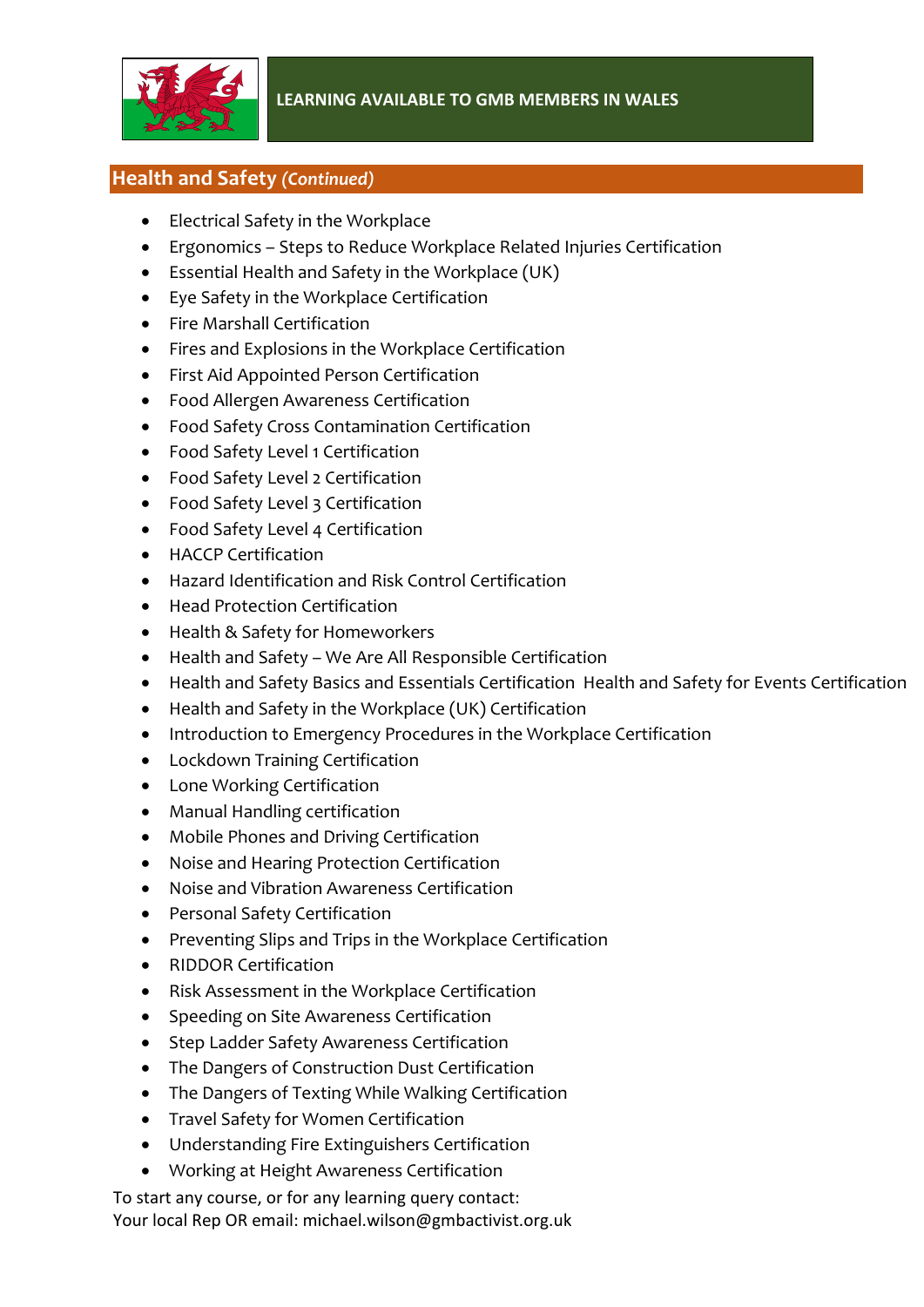

- Working in Confined Spaces Certification
- Working with Lift Trucks Certification

## **Health and Social Care**

- ADHD Awareness Certification
- Advanced Cognitive Behavioural Therapy Certification (CBT)
- Anxiety Awareness Certification
- Asperger Syndrome Awareness Certification
- Assessing Mental Capacity Certification
- Autism Awareness Certification
- Bipolar Awareness Certification
- Blood-borne Pathogens & Exposure Control Plan Certification
- Borderline Personality Disorder Awareness Certification
- Caring for the Elderly Certification
- Cerebral Palsy Awareness Certification
- Child Neglect Awareness Certification
- Child Protection Certification
- Child Protection in Sport Certification
- Child Sexual Exploitation Awareness Certification
- Cognitive Behavioural Therapy Certification (CBT)
- Concussion Awareness Certification
- Dealing with Stress, Anxiety, Depression and Violence in the workplace Certification
- Depression Awareness Certification
- Deprivation of Liberty Safeguards Certification
- Diabetes Awareness Certification
- Dialectical Behaviour Therapy Certification
- Disability Awareness Certification
- Domiciliary Care Certification
- Drug and Alcohol Addiction Awareness Certification
- Duty of Care Certification
- Dyslexia Awareness Certification
- Eating Disorder Awareness Certification
- Emergency First Aid in the Workplace Certification
- End of Life Care Certification
- Epilepsy Awareness
- Health and Social Care Certification Level 3
- Infection Control Certification
- Introduction to Educational Psychology Certification
- Introduction to Independent Living Certification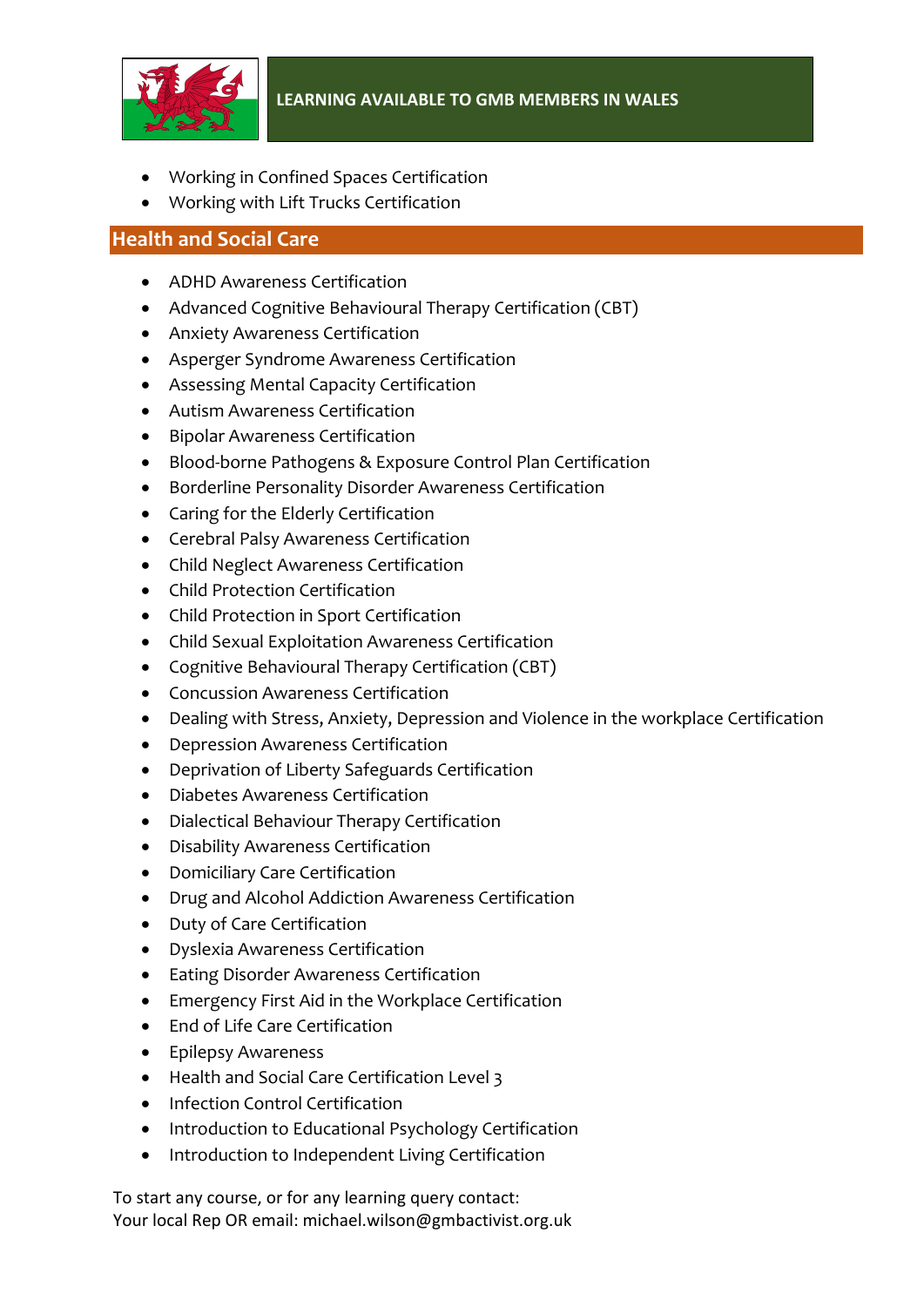

# **Health and Social Care** *(Continued)*

- Introduction to REBT: Rational Emotive Behaviour Therapy Certification
- Introduction to Sports Nutrition Certification
- Legionnaires Disease Awareness Certification
- Mental Health First Aid Certification
- Nutrition and Hydration Certification
- Nutrition Diploma
- Nutrition for Diabetes Certification
- Nutrition for Older Adults Certification
- People Handling Certification
- Plant-Based Nutrition Certification
- PPE Awareness Certification
- Preventing Falls in Older People Certification
- Privacy and Dignity Certification
- Recruiting Staff in the Healthcare Sector Certification
- Safe Handling of Medicines Foundation Certification
- Safeguarding Adults Certification
- Safeguarding Children Certification
- Safeguarding Vulnerable Adults Certification
- Self-harm Awareness Certification
- Sepsis Awareness Certification
- Sharps Injuries Awareness Certification
- Stroke Awareness Certification
- Supporting People with Physical Disabilities Certification
- UTI Sepsis Certification
- Workplace Hygiene Certification
- Introduction to Midwifery

# **Hobbies & Lifestyle**

- Animal Physiotherapy Certification
- Canine Communication Certification
- Cattery Business Certification
- Children's Story Writing Diploma
- Colour Therapy Certification
- Crime Writing Diploma
- Crystal Healing Certification
- Dog Grooming Diploma
- Exercising at Home or Outdoors Certification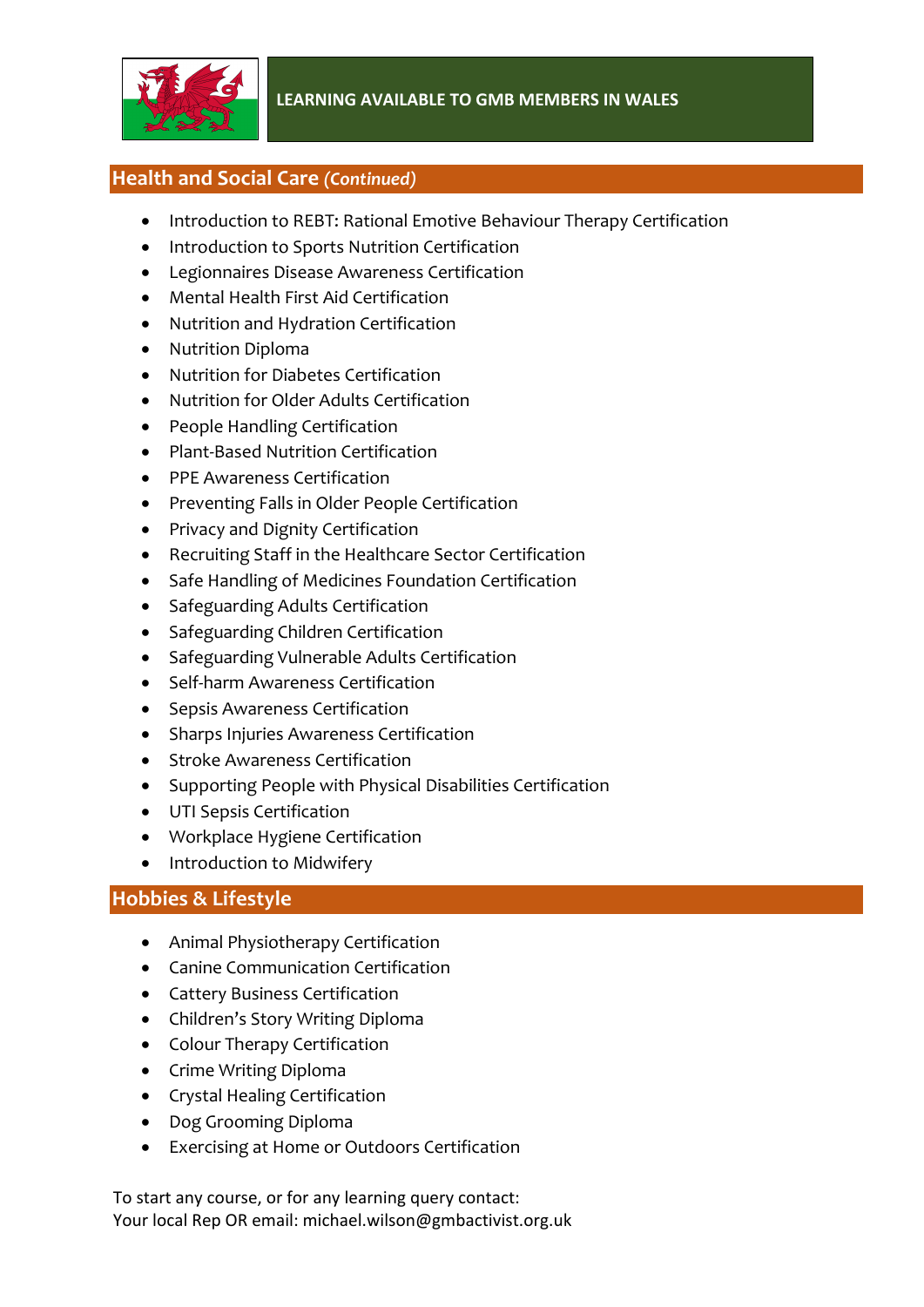

# **Hobbies & Lifestyle** *(Continued)*

- Fitting Room Advise Certification
- Floristry Academy Diploma
- Full Body Massage
- Garden Design and Maintenance Diploma
- International Massage Diploma
- Introduction to Animal Care Certification
- Introduction to Cat Behaviour Certification
- Introduction to Cat Grooming and Health Certification
- Introduction to Feline Care Certification
- Introduction to Feng Shui Certification
- Introduction to Kennel and Cattery Management Certification
- Introduction to Photography Certification
- Introduction to Reptile Care Certification
- Kids Party Planner
- Makeup Artist Diploma
- Nail Technician Diploma Award
- Painting and Decorating Certification
- Pet Psychology Diploma
- Rabbit Care Certification
- Rat/Mouse/Hamster Care Certification
- Reflexology
- Reiki Certification
- Script Writing Certification
- Selling Your Arts and Crafts Certification
- Stray and Feral Welfare Management Certification
- Tarot Card Reading Certification
- Travel Writing Certification
- Urban Gardening
- Writing Skills Certification
- Zen Gardening Certification

# **Hospitality & Tourism**

- Event Management Logistics and Troubleshooting Certification
- Events Management Certification Level 2
- Events Management UK Certification
- Hotel Management Certification Level 3
- Hotel Reception Administration Certification
- Hotel Reception Certification

To start any course, or for any learning query contact: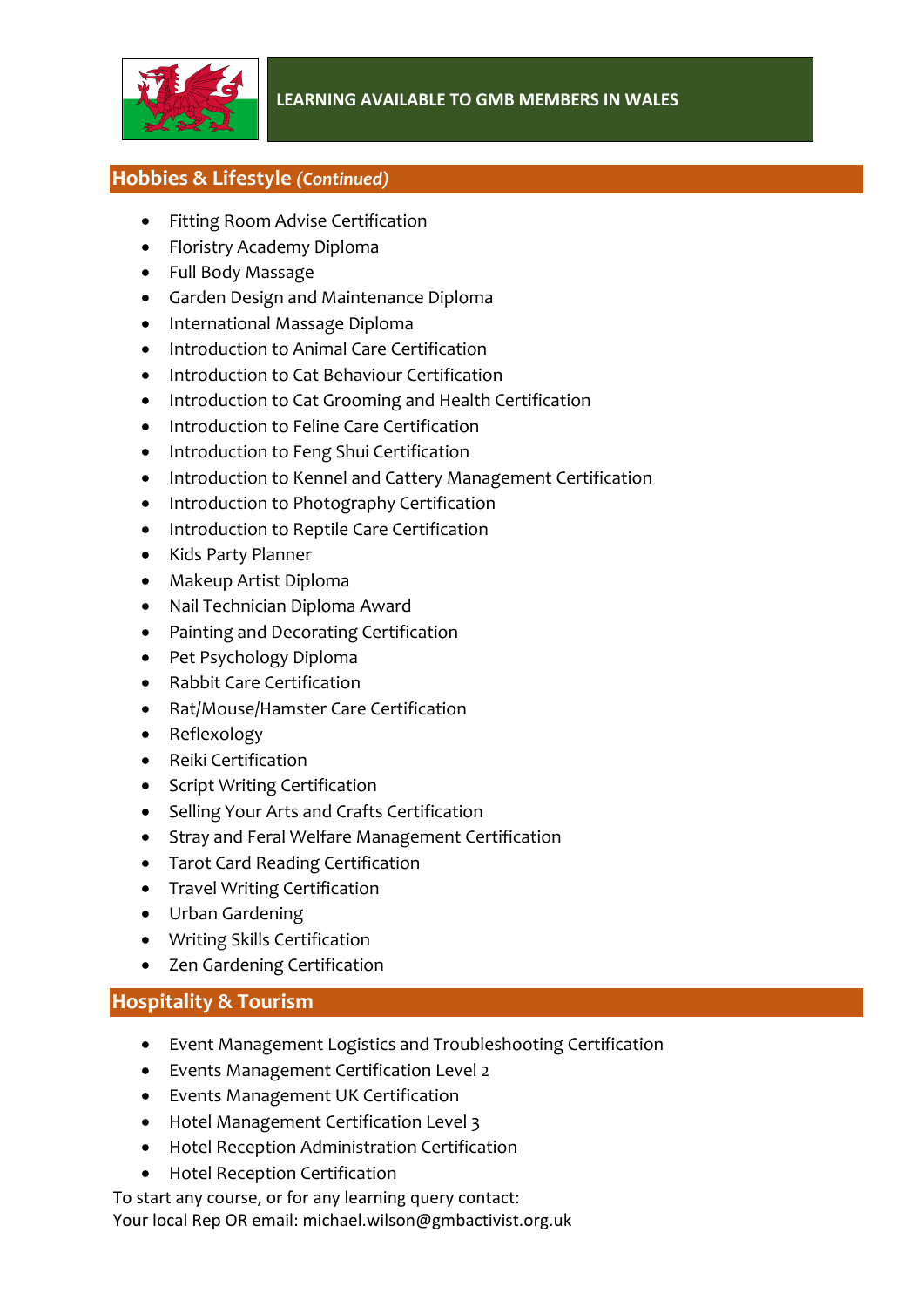

- Restaurant Management Certification Level 2
- Travel and Tourism Certification Level 2
- Kids Party Planner Certification

#### **Human Resources**

- Event Management Logistics and Troubleshooting Certification
- Events Management Certification Level 2
- Events Management UK Certification
- Hotel Management Certification Level 3
- Hotel Reception Administration Certification
- Hotel Reception Certification
- Restaurant Management Certification Level 2
- Travel and Tourism Certification Level 2
- Kids Party Planner Certification HR: Protecting Confidentiality Certification
- HR: Working with Vendors Certification
- Human Capital Management Certification
- Human Resources Certification Level 2
- Introduction to Contracts Of Employment Certification
- Introduction to Employment Law Certification
- Modern Slavery Awareness Certification
- Onboarding Best Practices Certification
- Onboarding Tools Certification
- Parental Rights Certification
- Recruitment Consultant Certification
- Recruitment Strategies Certification
- Sick Leave Certification
- Termination of Employment Certification

# **Medical & Mental Health**

- Chinese Medicine Certification
- Concussion Awareness Certification
- Coronavirus Awareness
- Counselling Certification
- Dementia Awareness Certification
- Dental Care Certification
- Depression Awareness Certification
- Diabetes Awareness Certification
- Eating Disorder Awareness Certification

To start any course, or for any learning query contact: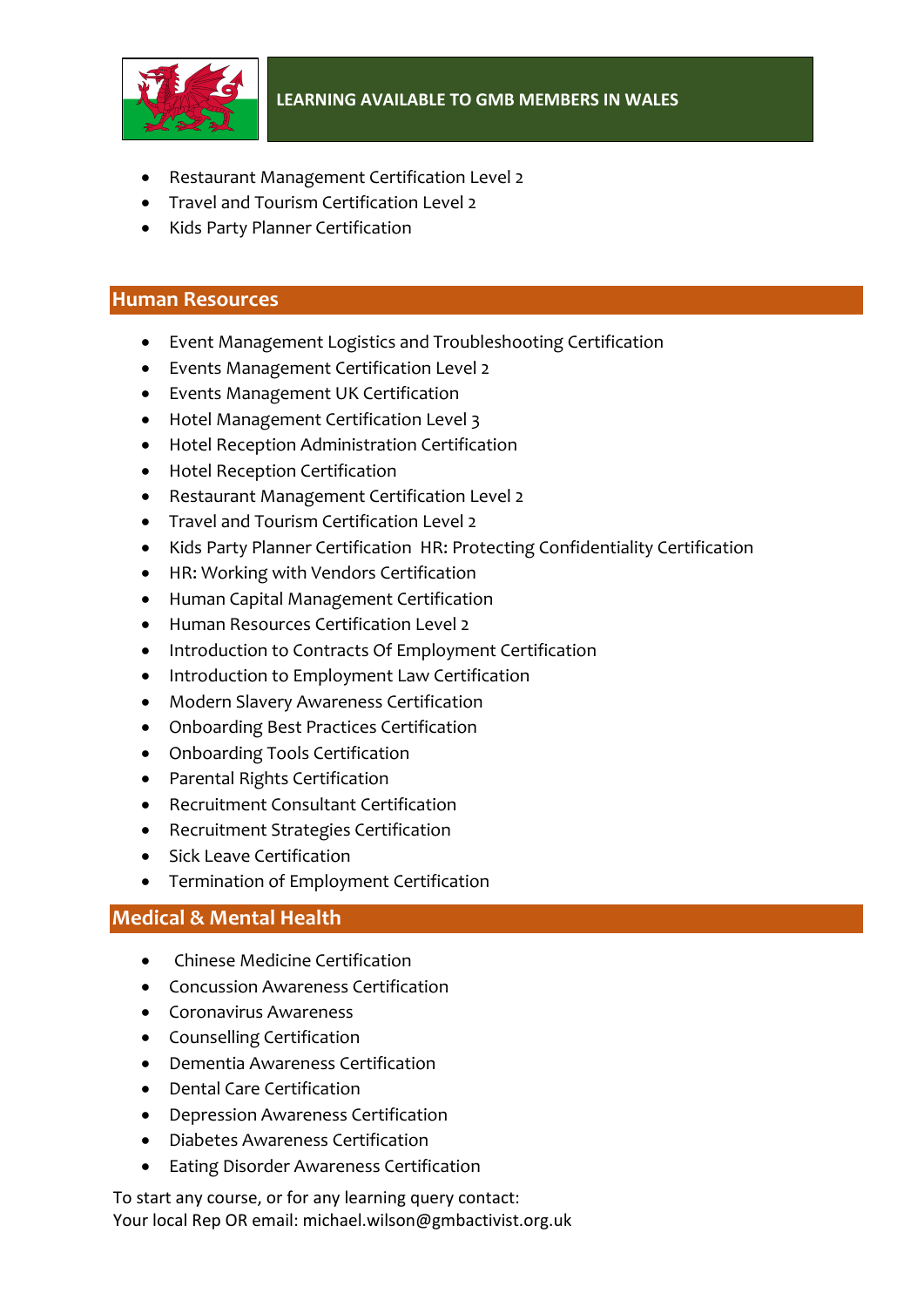

# **Medical & Mental Health** *(Continued)*

- Epilepsy Awareness
- Health and Wellbeing Certification
- Introduction to Child Counselling Certification
- Introduction to Psychology Certification
- Legionnaires' Disease Awareness Certification
- Medical Acupuncture Certification
- Mental Health Awareness Certification
- Mental Health First Aid Certification
- Mental Wellbeing in Children and Young People Certification
- Pharmacy Assistant Certification
- Sepsis Awareness Certification
- Stress Management Certification
- UTI Sepsis Certification

## **Personal Development**

- Advanced English Spelling Certification
- Anger Management Certification
- Assertiveness Skills Certification
- Body Language Certification
- Boost Your Concentration Certification
- Building Your Confidence and Self-Esteem Certification
- Commitment to Consistency Certification
- Communication Basics Certification
- Decoding Direct/Indirect Messages Certification
- Effective Decision-Making Certification
- EFT Emotional Freedom Technique Certification
- Emotional Intelligence Certification
- Handling Conflict in High-Value Relationships
- Handling Conflict in Low-Value Relationships Certification
- Hourly Planning and Habits Certification
- How to Build Resilience Certification
- How to Programme Your Mind for Success Certification
- How to Stop Procrastinating Certification
- Identifying Causes of Conflict Certification
- Improve Your Assertiveness Certification
- Improve Your Social Skills Certification
- Improving Personal Effectiveness Certification
- Interpersonal Skills Certification

To start any course, or for any learning query contact: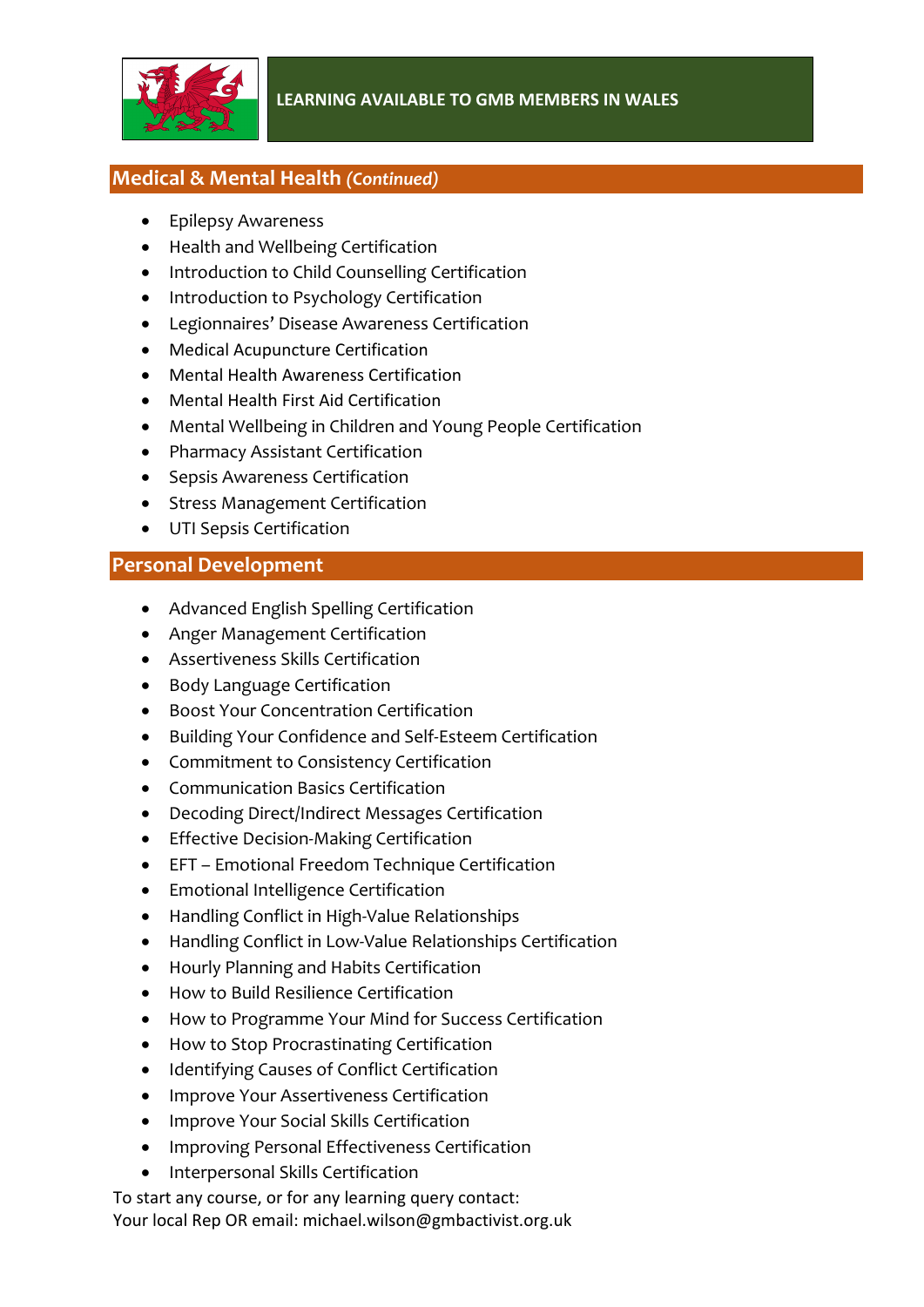

# **Personal Development** *(Continued)*

- Learn Speed Reading Certification
- Learning Impressive Telephone Techniques Certification
- Learning Strategies Certification
- Learning to Learn Certification
- LGBTQ Awareness Certification
- Listening Skills Certification
- Master Talking to Anyone Certification
- Memory Enhancement Certification
- Mindful Listening Certification
- Mindfulness Certification
- Motivation Skills Certification
- Myers–Briggs Theory and Test Certification
- Neuro-Linguistic programming Certification
- Neuroplasticity: Rewire Your Brain for Success Certification
- Preparing for an Exam Certification
- Problem Solving Certification
- Promoting Positive Behaviour Certification
- Success Habits Certification
- The Art of Persuasion Certification
- The Basics of Critical Thinking Certification
- The Importance of Ethics Certification
- The Power of the Mind Certification
- The Science of Happiness Certification
- The Secrets of Body Language Certification

# **Professional Development**

- Boost Your Work Efficiency Certification Career Planning Certification
- Confidence On Camera Certification
- Dealing with Difficult People and Situations Certification
- Developing a Career Strategy Certification
- Establishing Credibility as a Speaker Certification
- Extremism and Terrorism Awareness Certification
- How to Handle Criticism at Work Certification
- How to Write Better Emails Certification
- Influencing People Certification
- Interviewing Skills and CV Writing Certification
- Interviewing Skills Certification
- Life Coaching Certification
- To start any course, or for any learning query contact: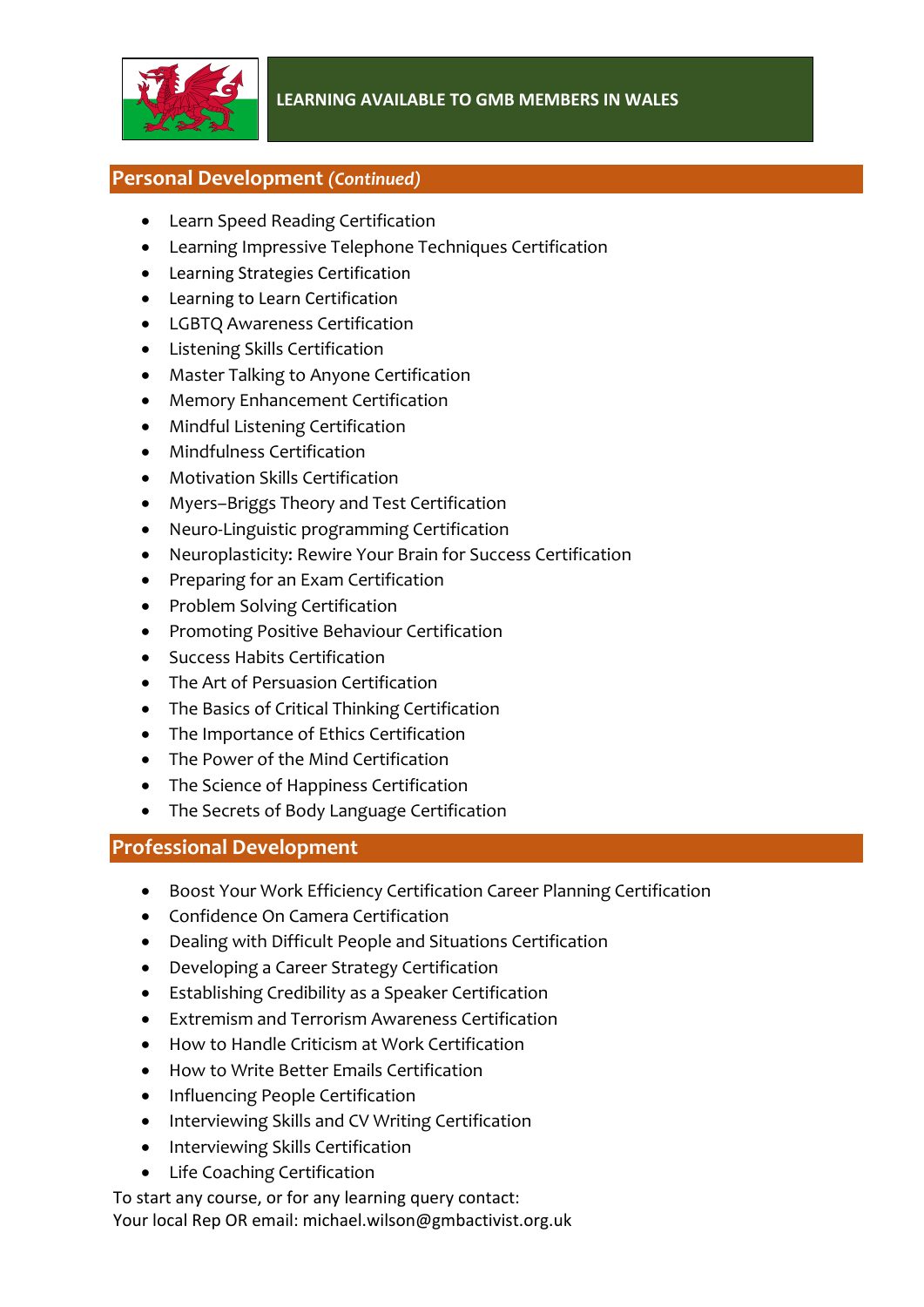

- Mentoring and Coaching People Certification
- Note Taking Certification
- Practical Leadership Skills Certification
- Presentation Skills Certification
- Prioritisation Certification
- Public Speaking Certification
- Punctuation Mastery Certification
- Questioning and Listening Techniques Certification
- Rational Decision Making Certification
- Win-Win Negotiations for Conflict Resolution Certification

# **Sales/Marketing**

- Achieving Sales on the Telephone Certification
- Advertising and Marketing Certification Level 2
- Body Language as a Sales Tool Certification
- Buying and Selling Online Certification
- Closing Techniques Certification
- Cold Calling Certification
- Content Creation Certification
- Converting Leads into Sales Certification
- Copywriting Masterclass Certification
- Creating a Marketing Plan Certification
- Digital Marketing Certification Level 2
- Estate Agency Scottish System Certification
- Evaluating a Marketing Plan Certification
- Handling Objections & Overcoming Barriers to Sales Certification
- How Retargeting Works Certification
- How to Become a Social Media Influencer Certification
- How to Close More Sales Certification
- Instagram Marketing Certification
- Introduction to Google Ads Certification
- Introduction to Reddit Marketing Certification
- Introduction to S
- Social Media Careers Certification
- Key Mistakes to Avoid When Marketing Certification
- Make an Impression Every Time Certification
- Making Your Sales Pitch Certification
- Managing a Sales Team Certification
- Marketing Certification Level 2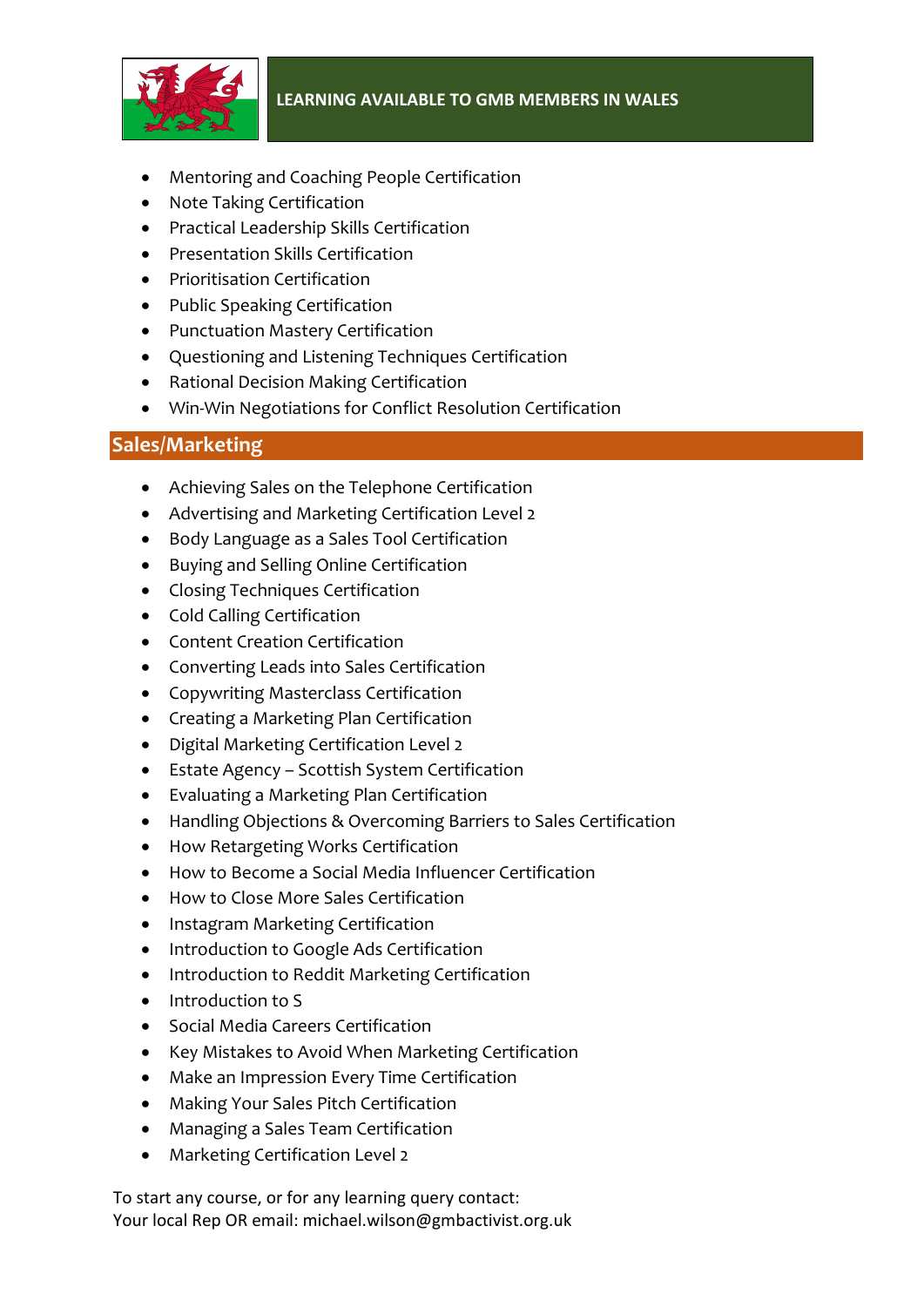

# **Sales/Marketing** *(Continued)*

- Marketing Plan Writing Certification
- Negotiating and the Concept of the Three P's Certification
- Networking for Sales Professionals Certification
- Product Pricing and Sales Negotiation Certification
- Retail Analytics Certification
- Sales Certification Level 2
- Sales Funnels for Beginners Certification
- Sales Pitching Certification
- Sales Talk Understanding the Jargon Certification
- Sales Tools and Technology Certification
- SEO for Business Certification
- Skills to Succeed at Selling Certification
- Social Media for Business Certification
- Social Media Marketing Certification
- The Four P's of Marketing Certification
- The Power of Influence & Motivating People to Buy Certification
- The Purpose of Advertising Certification
- Writing Sales Proposals Certification
- YouTube Channel Marketing Certification
- YouTube Masterclass Certification
- Facebook Advertising
- Reddit Marketing Certification

#### **Teams & Management**

- Communication Techniques for Managers Certification
- Conducting Employee Appraisals Certification
- Conflict in the Workplace Certification
- Construction Management Certification Level 1-3
- Constructive Feedback Certification
- Designing Effective Teams Certification
- Essential Skills for First-Time Managers Certification
- Facilities Management Certification Level 2
- How to Manage Virtual Teams Certification
- Inspirational Leadership Certification
- Key Tools and Knowledge for Team Leading Certification
- Leading Effective 1-1 Meetings Certification
- Leading Team Meetings Certification
- Managing Teams Certification

To start any course, or for any learning query contact: